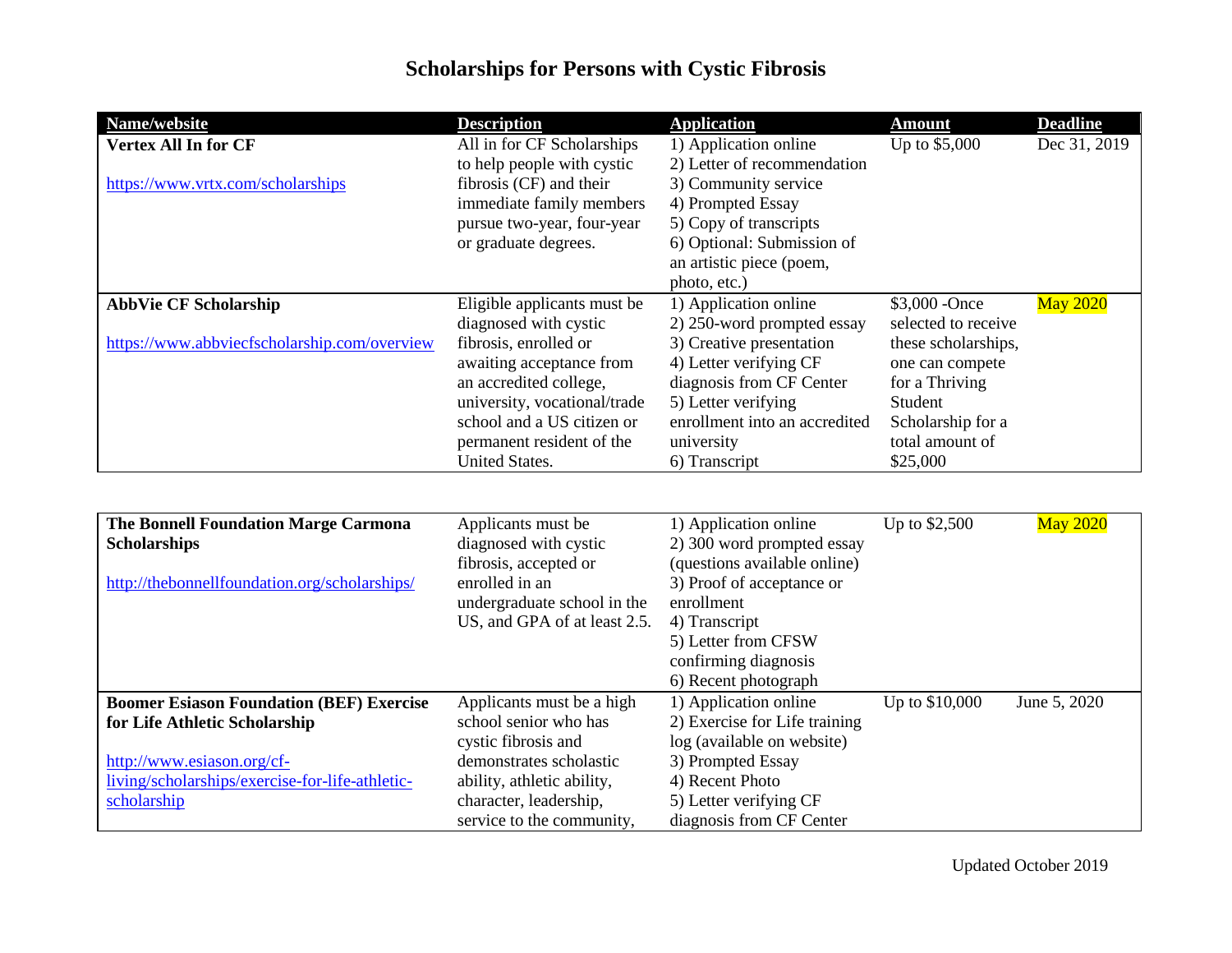|                                                                                                                                                                               | need for financial<br>assistance, and daily<br>compliance to CF therapy.<br>The student-athlete should<br>jog on a regular basis and<br>be training for the 1.5-mile<br>qualifying run. All<br>candidates will be judged<br>on the basis of time.                                                                                                           | 6) Transcript<br>7) Breakdown of tuition<br>costs<br>8) W2 form from both<br>parents or tax return if self-<br>employed<br>9) Signed online waiver                                                                                                                                          |               |                                                                                  |
|-------------------------------------------------------------------------------------------------------------------------------------------------------------------------------|-------------------------------------------------------------------------------------------------------------------------------------------------------------------------------------------------------------------------------------------------------------------------------------------------------------------------------------------------------------|---------------------------------------------------------------------------------------------------------------------------------------------------------------------------------------------------------------------------------------------------------------------------------------------|---------------|----------------------------------------------------------------------------------|
| <b>Boomer Esiason Foundation (BEF) General</b><br><b>Academic Scholarships</b><br>http://www.esiason.org/cf-<br>living/scholarships/bef-general-academic-<br>scholarships     | Eligible candidates must be<br>diagnosed with Cystic<br>Fibrosis, pursuing either an<br>undergraduate or graduate<br>degree and able to<br>demonstrate need and<br>academic accomplishment.<br>Applicants will be chosen<br>on scholastic ability,<br>character, leadership<br>potential, service to the<br>community and need for<br>financial assistance. | 1) Application online<br>2) Prompted Essay<br>3) Recent Photo<br>4) Letter verifying CF<br>diagnosis from CF Center<br>5) Transcript<br>6) Breakdown of tuition<br>costs from school<br>7) W2 form from both<br>parents or tax return if self-<br>employed                                  | Up to \$5,000 | Dec 27, 2019<br>March 27, 2020<br>June 26, 2020<br>Sept 25, 2020<br>Dec 21, 2020 |
| <b>Boomer Esiason Foundation (BEF) Gunnar</b><br><b>Esiason Own It Scholarship</b><br>http://www.esiason.org/cf-<br>living/scholarships/gunnar-esiason-own-it-<br>scholarship | Eligible applicants must be<br>high school, college or<br>graduate students living and<br>succeeding with CF and can<br>demonstrate scholastic<br>ability, character,<br>leadership, service to the<br>community, a need for<br>financial assistance and<br>daily compliance to Cystic<br>Fibrosis therapy.                                                 | 1) Application online<br>2) 2 prompted essays<br>4) 200-350 word Peer<br>Review from a friend on<br>how you OWN your CF<br>5) Recent photo<br>6) Letter verifying CF<br>diagnosis from CF Center<br>7) Transcript<br>8) Breakdown of tuition<br>costs from school<br>9) W2 for both parents | Up to \$5,000 | Sept 4, 2020                                                                     |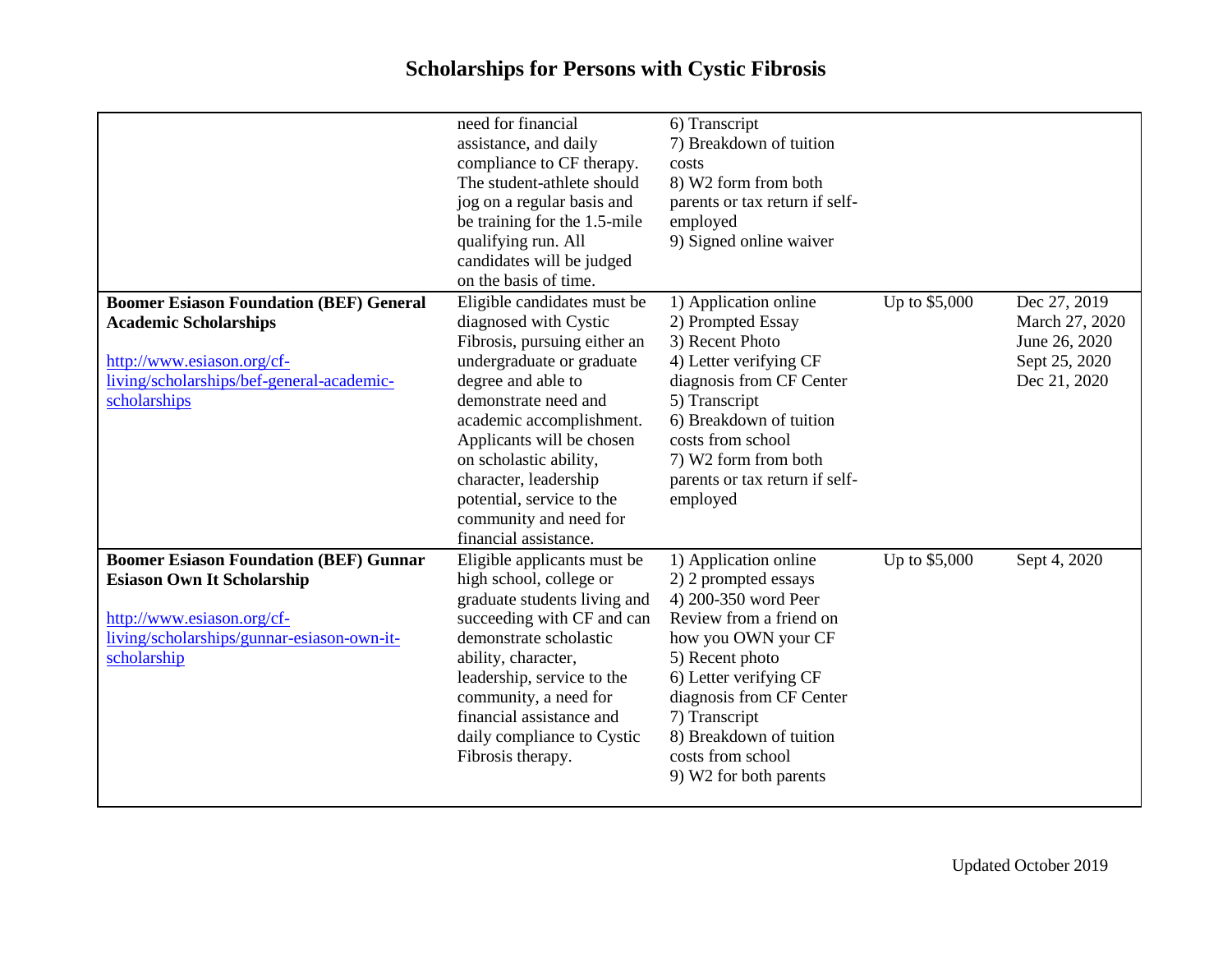| <b>Boomer Esiason Foundation (BEF) Jerry</b>      | Applicants must be a            | 1) Application online          | Up to \$5,000 | April 18, 2020  |
|---------------------------------------------------|---------------------------------|--------------------------------|---------------|-----------------|
| <b>Cahill You Cannot Fail Scholarship</b>         | student-athlete who has CF      | 2) Prompted Essay              |               |                 |
|                                                   | and has completed at least      | 3) Recent Photo                |               |                 |
| https://www.esiason.org/cf-                       | one semester of                 | 4) Letter verifying CF         |               |                 |
| living/scholarships/jerry-cahill-you-cannot-fail- | undergraduate coursework;       | diagnosis from CF Center       |               |                 |
| scholarship                                       | must demonstrate that they      | 5) Transcript                  |               |                 |
|                                                   | go "above and beyond" in        | 6) Breakdown of tuition        |               |                 |
|                                                   | everything they do,             | costs from school              |               |                 |
|                                                   | displaying outstanding          | 7) W2 form from both           |               |                 |
|                                                   | character, leadership and       | parents or tax return if self- |               |                 |
|                                                   | service to the community;       | employed                       |               |                 |
|                                                   | and must be compliant to        |                                |               |                 |
|                                                   | their CF therapies and          |                                |               |                 |
|                                                   | engage in regular exercise      |                                |               |                 |
|                                                   | as part of their effort to stay |                                |               |                 |
|                                                   | healthy. Applicants must        |                                |               |                 |
|                                                   | demonstrate a need for          |                                |               |                 |
|                                                   | financial assistance.           |                                |               |                 |
| <b>Boomer Esiason Foundation (BEF) Lea</b>        | For students with CF who        | 1) Application online          | Up to \$5,000 | August 14, 2020 |
| <b>Faraone Memorial Scholarship</b>               | plan to study abroad            | 2) Prompted essay              |               |                 |
|                                                   | through their (or a partner)    | 3) Recent photo                |               |                 |
|                                                   | university. Considers           | 4) Letter from physician       |               |                 |
| https://www.esiason.org/assistance/scholarships/  | scholastic ability, character,  | confirming CF diagnosis        |               |                 |
| lea-faraone-memorial-scholarship                  | leadership potential, service   | AND confirmation the           |               |                 |
|                                                   | to the community, and need      | applicant is healthy enough    |               |                 |
|                                                   | for financial assistance.       | to study abroad                |               |                 |
|                                                   | Once candidates have been       | 5) Transcript                  |               |                 |
|                                                   | selected as semi-finalists,     | 6) Breakdown of tuition        |               |                 |
|                                                   | they will be granted a phone    | costs related to studying      |               |                 |
|                                                   | interview with a committee      | abroad from school             |               |                 |
|                                                   | member.                         | 7) W2 for both parents or      |               |                 |
|                                                   |                                 | tax return if self-employed    |               |                 |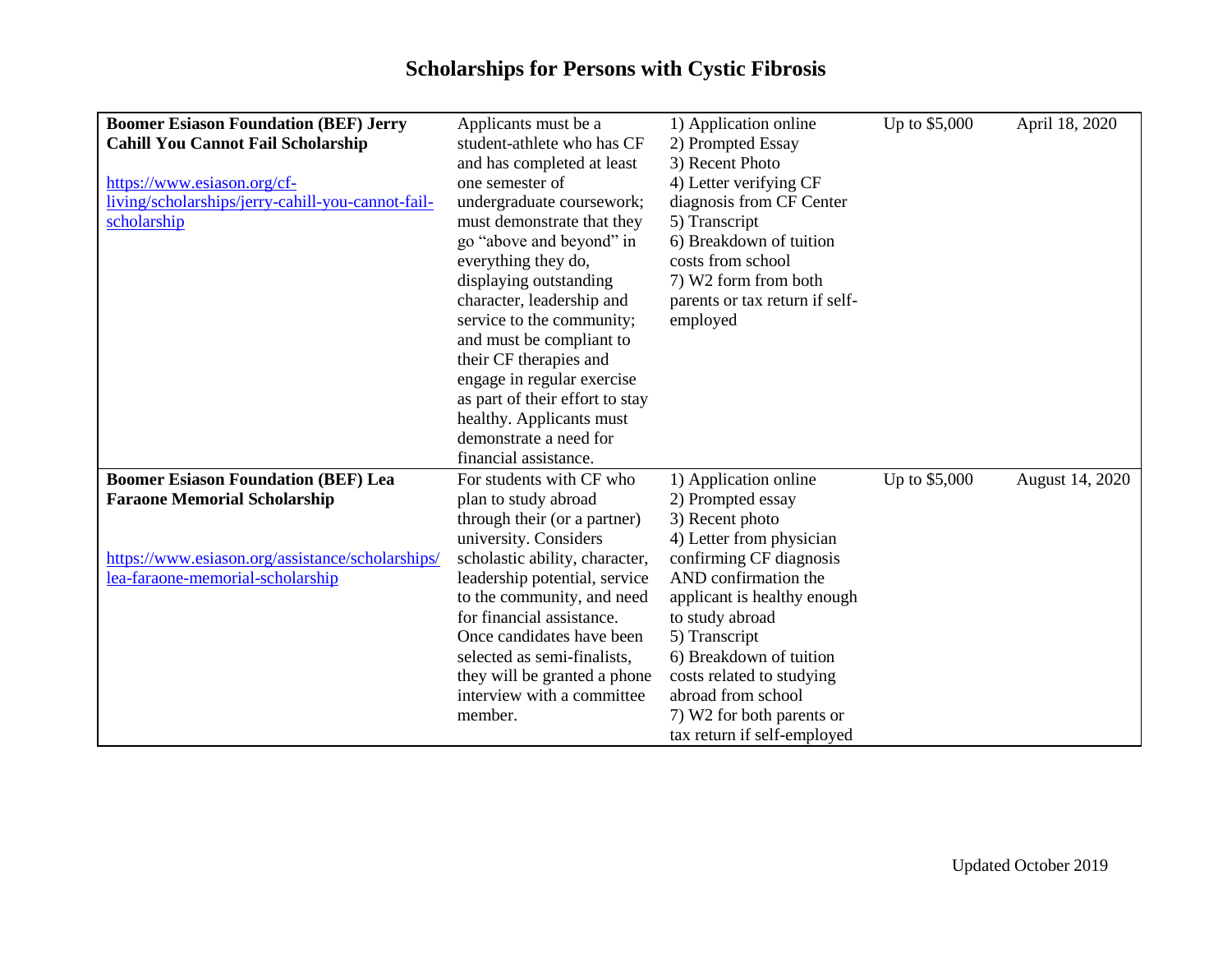| <b>Boomer Esiason Foundation (BEF) Paul</b>  | Committee considers            | 1) Application online    | Up to \$5,000 | October 2, 2020 |
|----------------------------------------------|--------------------------------|--------------------------|---------------|-----------------|
| <b>Drury Memorial CF Sibling Scholarship</b> | scholastic ability, character, | 2) Short prompted Essay  |               |                 |
|                                              | leadership potential, service  | 3) Recent Photo          |               |                 |
| https://www.esiason.org/cf-                  | to the community and need      | 4) Letter verifying CF   |               |                 |
| living/scholarships/paul-drury-memorial-cf-  | for financial assistance.      | diagnosis from CF Center |               |                 |
| sibling-scholarship                          | Each applicant must be an      | 5) Transcript            |               |                 |
|                                              | undergraduate or graduate      | 6) Breakdown of tuition  |               |                 |
|                                              | student who has a sibling      | costs from school        |               |                 |
|                                              | with CF. Once candidates       | 7) W2 form from both     |               |                 |
|                                              | have been selected as semi-    | parents or tax return if |               |                 |
|                                              | finalists, they will be        | self-employed            |               |                 |
|                                              | granted a phone interview      |                          |               |                 |
|                                              | with a committee member.       |                          |               |                 |
| <b>Boomer Esiason Foundation (BEF)</b>       | Eligible applicants must be    | 1) Application online    | Up to \$2,000 | May 8, 2020     |
| <b>Rimington Trophy Scholarship</b>          | high school, college or        | 2) Prompted Essay        |               |                 |
|                                              | graduate students living and   | 3) Recent Photo          |               |                 |
| https://www.esiason.org/cf-                  | succeeding with Cystic         | 4) Letter verifying CF   |               |                 |
| living/scholarships/rimington-trophy-        | Fibrosis and can               | diagnosis from CF Center |               |                 |
| scholarship                                  | demonstrate scholastic         | 5) Transcript            |               |                 |
|                                              | ability, character,            | 6) Breakdown of tuition  |               |                 |
|                                              | leadership, service to the     | costs from school        |               |                 |
|                                              | community, a need for          | 7) W2 form from both     |               |                 |
|                                              | financial assistance and       | parents or tax return if |               |                 |
|                                              | daily compliance to Cystic     | self-employed            |               |                 |
|                                              | Fibrosis therapy.              |                          |               |                 |

| <b>Boomer Esiason Foundation (BEF)</b><br><b>Rosemary Quigley Memorial Scholarship</b> | Applicants must be an<br>undergraduate or graduate  | 1) Application online<br>2) Prompted Essay         | Up to $$2,000$ | June 5, 2020 |
|----------------------------------------------------------------------------------------|-----------------------------------------------------|----------------------------------------------------|----------------|--------------|
|                                                                                        | student who has cystic                              | 3) Recent Photo                                    |                |              |
| https://www.esiason.org/cf-<br>living/scholarships/rosemary-quigley-memorial-          | fibrosis and whose service<br>and commitment to the | 4) Letter verifying CF<br>diagnosis from CF Center |                |              |
| scholarship                                                                            | prevention and cure of CF is                        | 5) Transcript                                      |                |              |
|                                                                                        | exemplary.                                          | 6) Breakdown of tuition<br>costs from school       |                |              |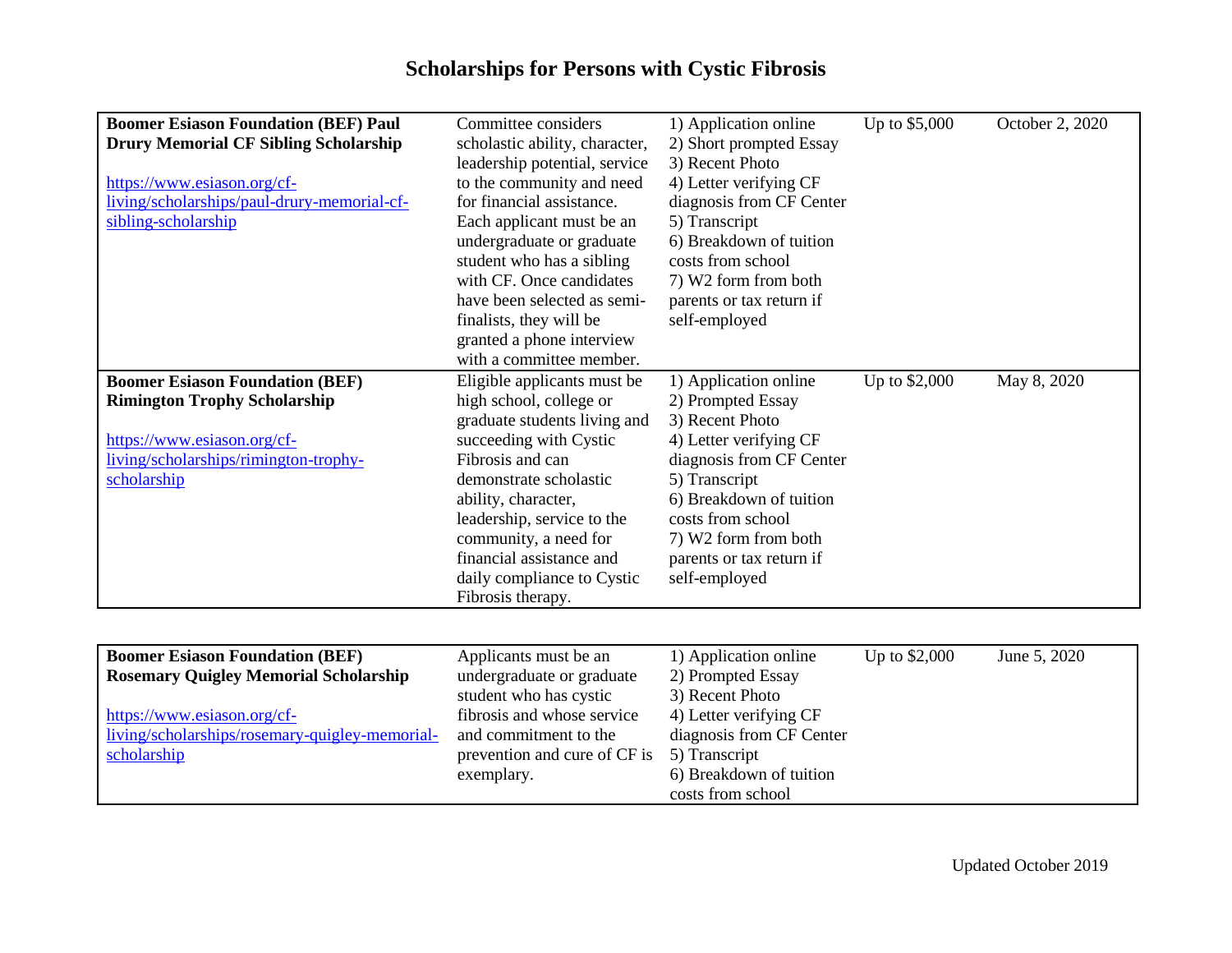| <b>Boomer Esiason Foundation (BEF) Sacks for</b><br><b>CF Scholarship</b><br>http://www.esiason.org/cf-<br>living/scholarships/sacks-for-cf-scholarship                          | Eligible applicants must be<br>college students diagnosed<br>with Cystic Fibrosis and<br>demonstrate academic<br>achievement and adherence<br>to daily Cystic Fibrosis<br>therapy.                                                  | 7) W2 form from both<br>parents or tax return if<br>self-employed<br>1) Application online<br>2) Prompted Essay<br>3) Recent Photo<br>4) Letter verifying CF<br>diagnosis from CF Center<br>5) Transcript<br>6) Breakdown of tuition<br>costs from school<br>7) W2 form from both<br>parents or tax return if<br>self-employed | Up to \$10,000 | January 10, 2020 |
|----------------------------------------------------------------------------------------------------------------------------------------------------------------------------------|-------------------------------------------------------------------------------------------------------------------------------------------------------------------------------------------------------------------------------------|--------------------------------------------------------------------------------------------------------------------------------------------------------------------------------------------------------------------------------------------------------------------------------------------------------------------------------|----------------|------------------|
| <b>Boomer Esiason Foundation (BEF)</b><br><b>Scholarship of the Arts</b><br>http://www.esiason.org/cf-<br>living/scholarships/scholarship-of-the-arts                            | Eligible applicants must be<br>a high school, college or<br>graduate student diagnosed<br>with Cystic Fibrosis and<br>promotes communication<br>through their artwork in the<br>form of video, painting,<br>sketching or sculpture. | 1) Application online<br>2) Prompted Essay<br>3) Recent Photo<br>4) Letter verifying CF<br>diagnosis from CF Center<br>5) Transcript<br>6) Breakdown of tuition<br>costs from school<br>7) W2 form from both<br>parents or tax return if<br>self-employed<br>8) One or more photos of<br>art entry                             | Up to \$1,000  | May 15, 2020     |
| <b>Bonnie Strangio Education Scholarship</b><br>(through Boomer Esiason Foundation)<br>https://www.esiason.org/assistance/scholarships/<br>bonnie-strangio-education-scholarship | Eligible candidates must be<br>undergraduate or graduate<br>students diagnosed with<br>Cystic Fibrosis, have a<br>"can-do" attitude, shows a<br>tremendous passion for life<br>in achieving their goals and                         | 1) Application online<br>2) Prompted Essay<br>3) Recent Photo<br>4) Letter verifying CF<br>diagnosis from CF Center<br>5) Transcript                                                                                                                                                                                           | Up to \$1,000  | June 5, 2020     |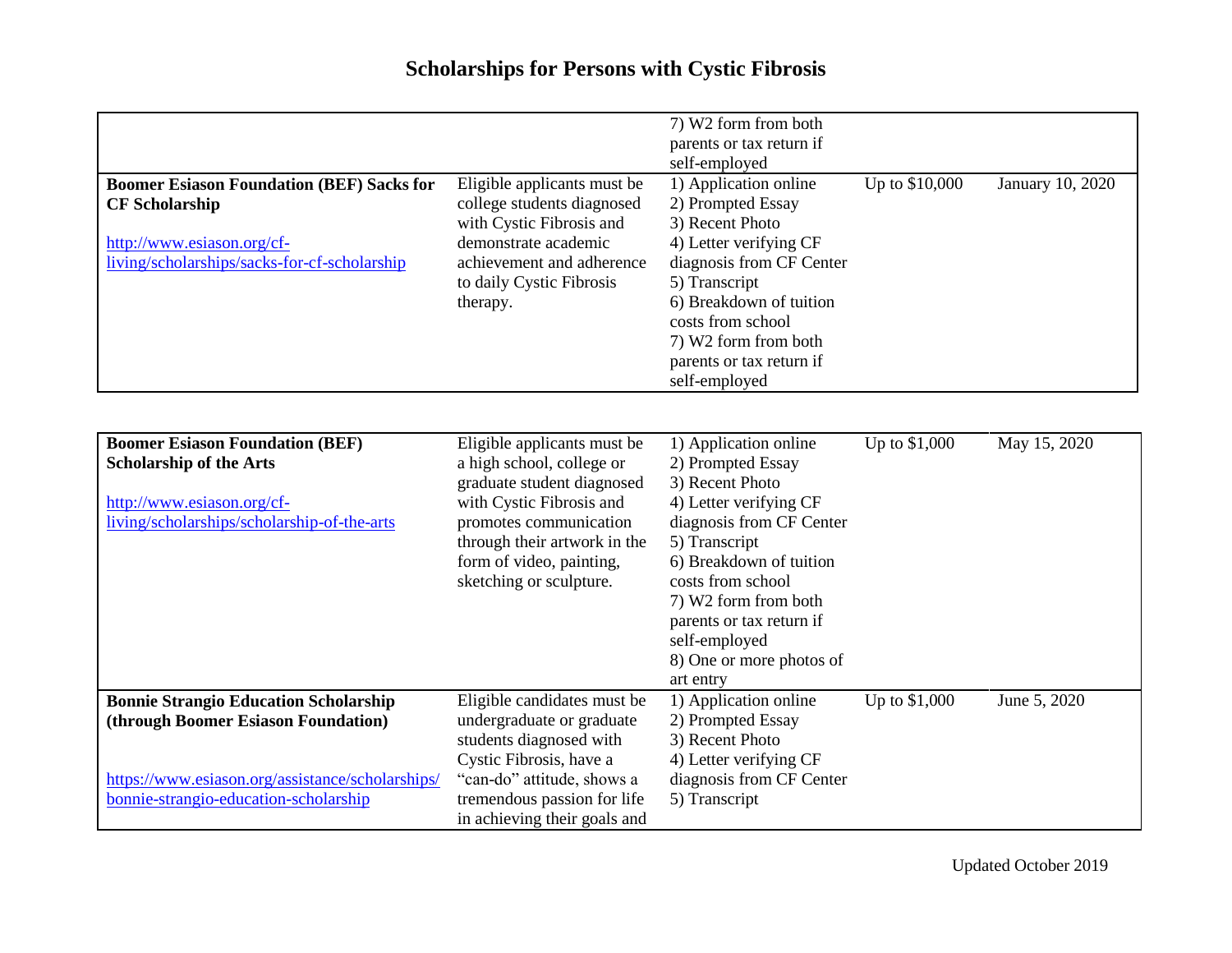|                                                                                                       | whose service and<br>commitment to the<br>prevention and cure of<br>Cystic Fibrosis is<br>exemplary.                                                                                                                                            | 6) Breakdown of tuition<br>costs from school<br>7) W2 form from both<br>parents or tax return if<br>self-employed                                                                                                                                                                                                                                                                                                                                                                                                                                             |             |               |
|-------------------------------------------------------------------------------------------------------|-------------------------------------------------------------------------------------------------------------------------------------------------------------------------------------------------------------------------------------------------|---------------------------------------------------------------------------------------------------------------------------------------------------------------------------------------------------------------------------------------------------------------------------------------------------------------------------------------------------------------------------------------------------------------------------------------------------------------------------------------------------------------------------------------------------------------|-------------|---------------|
| <b>Breathe for Bea Scholarship Program</b><br>https://www.breatheforbea.org/programs/scholar<br>ships | For students aged 25 and<br>under; resident of the USA;<br>applicant must have a 2.5<br>GPA of higher.<br>Assistance will be first<br>given to Massachusetts and<br>Rhode Island residents, but<br>all US citizens may apply<br>for assistance. | 1) Application online<br>2) Proof of residency and<br>citizenship<br>3) Hard or digital copy of<br>college application<br>4) Copy of acceptance<br>letter or proof of<br>enrollment for upcoming<br>fall semester to a college,<br>university or trade school<br>5) Transcript<br>6) Documentation from<br>academic institution of<br>annual tuition and fees<br>(i.e. housing, books, etc.)<br>7) Letter verifying CF<br>diagnosis from CF Center<br>8) Copy of pay stub or<br>tax return and parent or<br>spouse's if applicable<br>9) Short prompted essay | Up to \$500 | April 1, 2020 |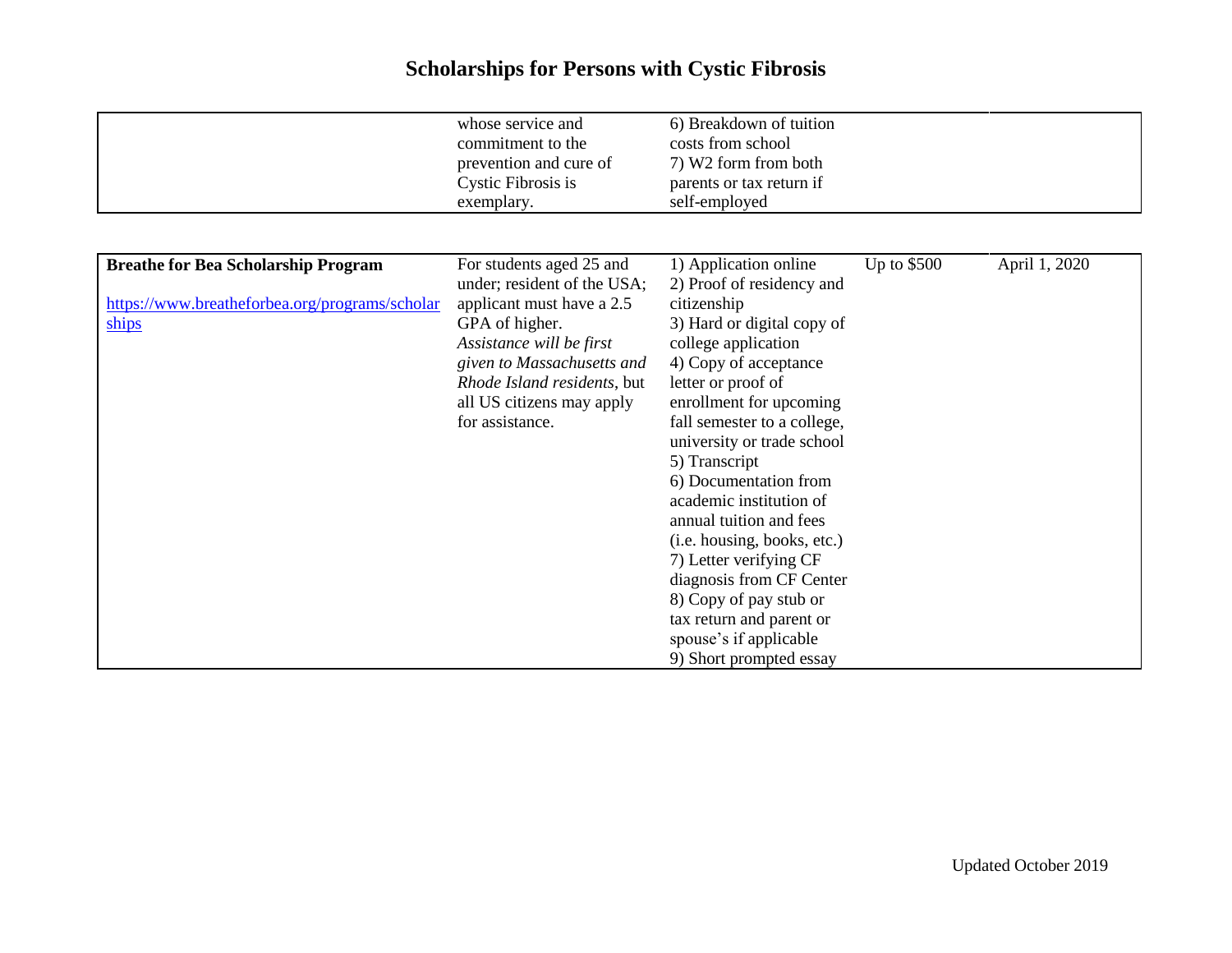| Coach-Ed<br>http://www.coach-ed.org/applyhere                                                                | Eligible candidates must<br>plan to attend a four-year,<br>full-time college program.<br>3.2 GPA or higher.                                                                                              | 1) Application online<br>2) Short essay on your<br>goals with the<br>scholarship<br>Additional steps decided<br>based off application.                                                                                                                   | Up to $$1,000$ per<br>semester | March-May<br>Sept-Nov |
|--------------------------------------------------------------------------------------------------------------|----------------------------------------------------------------------------------------------------------------------------------------------------------------------------------------------------------|----------------------------------------------------------------------------------------------------------------------------------------------------------------------------------------------------------------------------------------------------------|--------------------------------|-----------------------|
| <b>Elizabeth Nash Foundation Scholarship</b><br>http://www.elizabethnashfoundation.org/schol<br>arships.html | Eligible candidates are<br>individuals diagnosed with<br>cystic fibrosis and are in-<br>going or current<br>undergraduate or graduate<br>students at an accredited<br>US-based college or<br>university. | 1) Application available<br>online<br>2) 1 page essay<br>3) Letter of<br>recommendation from<br>teacher<br>4) Letter verifying CF<br>diagnosis from CF Center<br>5) Transcript<br>6) Breakdown of fees and<br>tuition costs from<br>academic institution | \$1,000 to \$2,500             | April 2020            |

| <b>Cystic Fibrosis Scholarship Foundation</b> | The program is available to  | 1) Application online     | Up to $$1,000$ per | March 23, 2020 |
|-----------------------------------------------|------------------------------|---------------------------|--------------------|----------------|
|                                               |                              |                           |                    |                |
| (CFSF)                                        | those who will be enrolled   | 2) Tax return             | year               |                |
|                                               | in an undergraduate          | 3) Letter verifying CF    |                    |                |
| https://cfscholarship.org/scholarships/       | program or vocational        | diagnosis from CF MD      |                    |                |
|                                               | school in the fall of 2020.  | 4) All transcripts        |                    |                |
|                                               | Scholarships will be         | 5) Reference form in      |                    |                |
|                                               | awarded based on a           | application from          |                    |                |
|                                               | combination of financial     | counselor, administrator, |                    |                |
|                                               | need, academic               | or teacher                |                    |                |
|                                               | achievement, and             |                           |                    |                |
|                                               | leadership. Students must    |                           |                    |                |
|                                               | be enrolled in a minimum of  |                           |                    |                |
|                                               | 9 credit hours per semester. |                           |                    |                |
|                                               | Approximately 60% of the     |                           |                    |                |
|                                               | students who have applied    |                           |                    |                |
|                                               | in the past have been        |                           |                    |                |